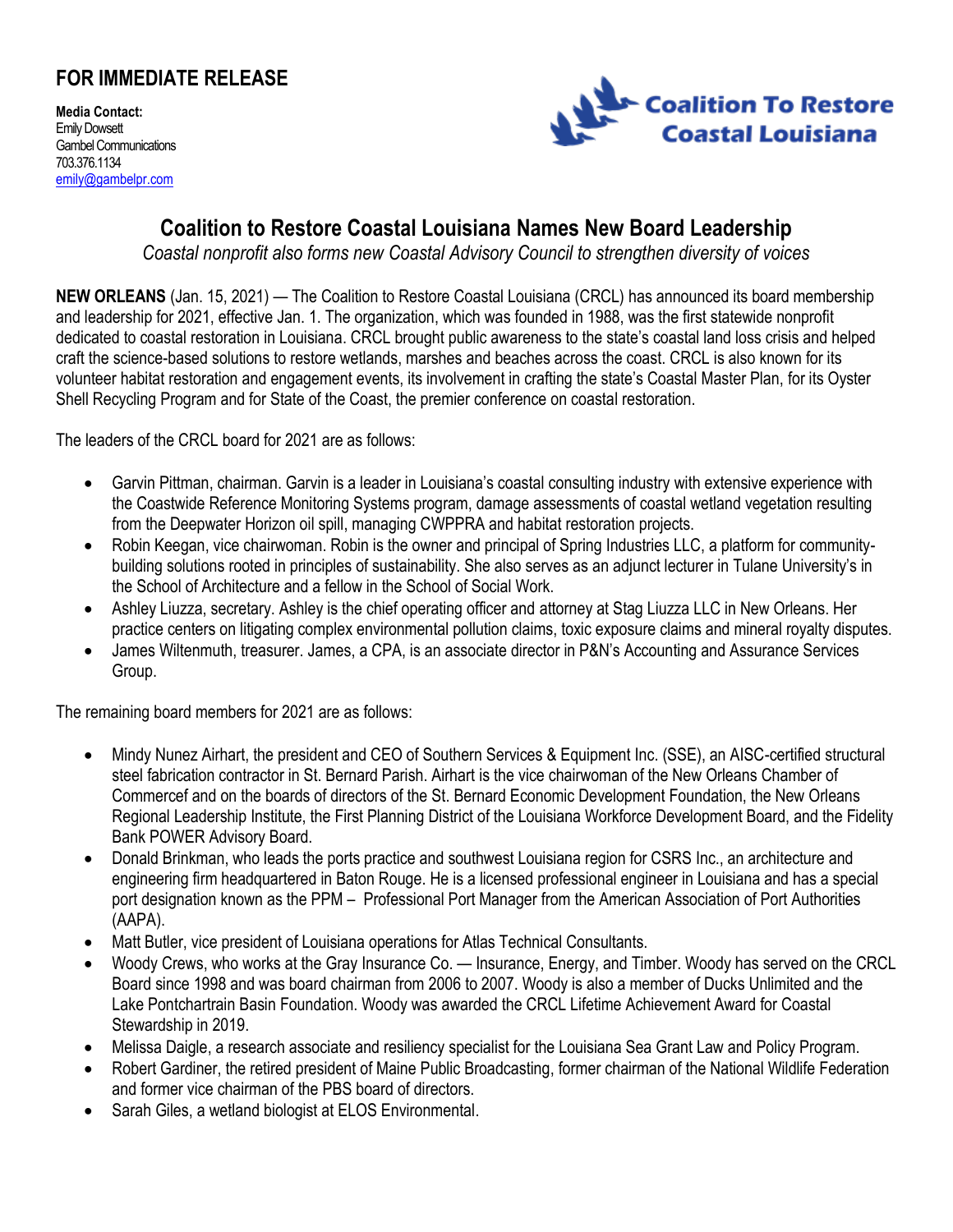- Robert Gorman, a licensed clinical social worker who was the first chairman of the Coalition to Restore Coastal Louisiana and was one of the organization's founders, and who directed Catholic Charities of the Diocese of Houma-Thibodaux for 37 years.
- Terrence Lockett, president of Axis Strategies LLC, a public and governmental affairs firm that provides strategic planning and management to candidates seeking elected office along with governmental affairs representation for a variety of entities at the state and federal level.
- Brock Piglia, director of marketing and business development at EskewDumezRipple, one of the largest architecture firms in Louisiana.
- Erin Rooney, a coastal project manager at HDR Engineering Inc. in Metairie, where she manages design of coastal restoration and protection projects across the state.
- Allison Stouse, who has dedicated the last decade to working with the Louisiana Children's Museum, first as a board member, then as project director, to realize its sustainable campus in City Park.
- Ed Theriot, a presidential appointee in Iraq in 2004 as senior adviser for water resources for secretaries of defense and the State Department under Ambassador Paul Bremer, the former director of the Environmental Laboratory and former executive director at the Institute for Coastal and Water Research, University of Louisiana.

The Coastal Advisory Council is a new group formed to involve leaders in diverse fields in advancing CRCL's mission to drive bold science-based action to sustain a dynamic coastal Louisiana through engagement and advocacy. The CAC will bring the state's leading experts in science and engineering together with the most passionate and motivated advocates for an aggressive defense of our communities. The state's response to land loss has been impressive in the past decade, but more determined efforts are needed as the timetable for action becomes more and more compressed by the rapid advance of climate change and intensifying storm systems.

The members of the inaugural CAC are:

- Ellen Ball, a community leader in New Orleans and on Avery Island and a former member of the CRCL board.
- Robin Barnes, an economic recovery and resilience expert, the chair of Coastal Communities Consulting, and the interim director of Market Umbrella, which runs the Crescent City Farmers Markets in New Orleans.
- Angela Chalk, the founder and executive director of Healthy Community Services in New Orleans.
- Mark Davis, the director of the Tulane University Institute on Water Resources Law and Policy and the former executive director of CRCL.
- Reggie Dupre, the executive director of the Terrebonne Levee and Conservation District in Houma, the president of Bourg Supermarket Inc. and a former state lawmaker.
- Al Duvernay, a fisherman, retired paleontologist at Shell and former CRCL volunteer of the year.
- Tina Freeman, photographer whose recent project juxtaposes images of Louisiana wetlands and ice in the Arctic and Antarctic, and whose work is included in permanent collections of the Bibliotheque Nationale de France (Paris), the National Media Museum (Bradford, UK), the New Orleans Museum of Art, and the Luiciano Benetton Imago Mundi Collection in Italy.
- Albertine Kimble, who is retired after working in Plaquemines Parish government for 30 years, including as local coastal programs manager. She is a member of the parish's Coastal Zone Advisory Board.
- Ryan Lambert, the founder of Cajun Fishing Adventures in Buras and Venice.
- Walter Leger III, a lawyer, senior vice president for strategic affairs and general counsel for New Orleans & Co. and former speaker pro tempore in the state House.
- Brett Long, a CPA who has helped found a number of startups and who has a strong interest in coastal and city issues in New Orleans.
- Steve Mathies, the Coastal Restoration and Resilience practice leader for the Southeast region at Stantec and former director of CPRA
- Tim Matte, a CPA and the former mayor of Morgan City.
- Norma Mattei, a UNO civil engineering professor, former president of the American Society of Civil Engineers and a member of the Mississippi River Commission.